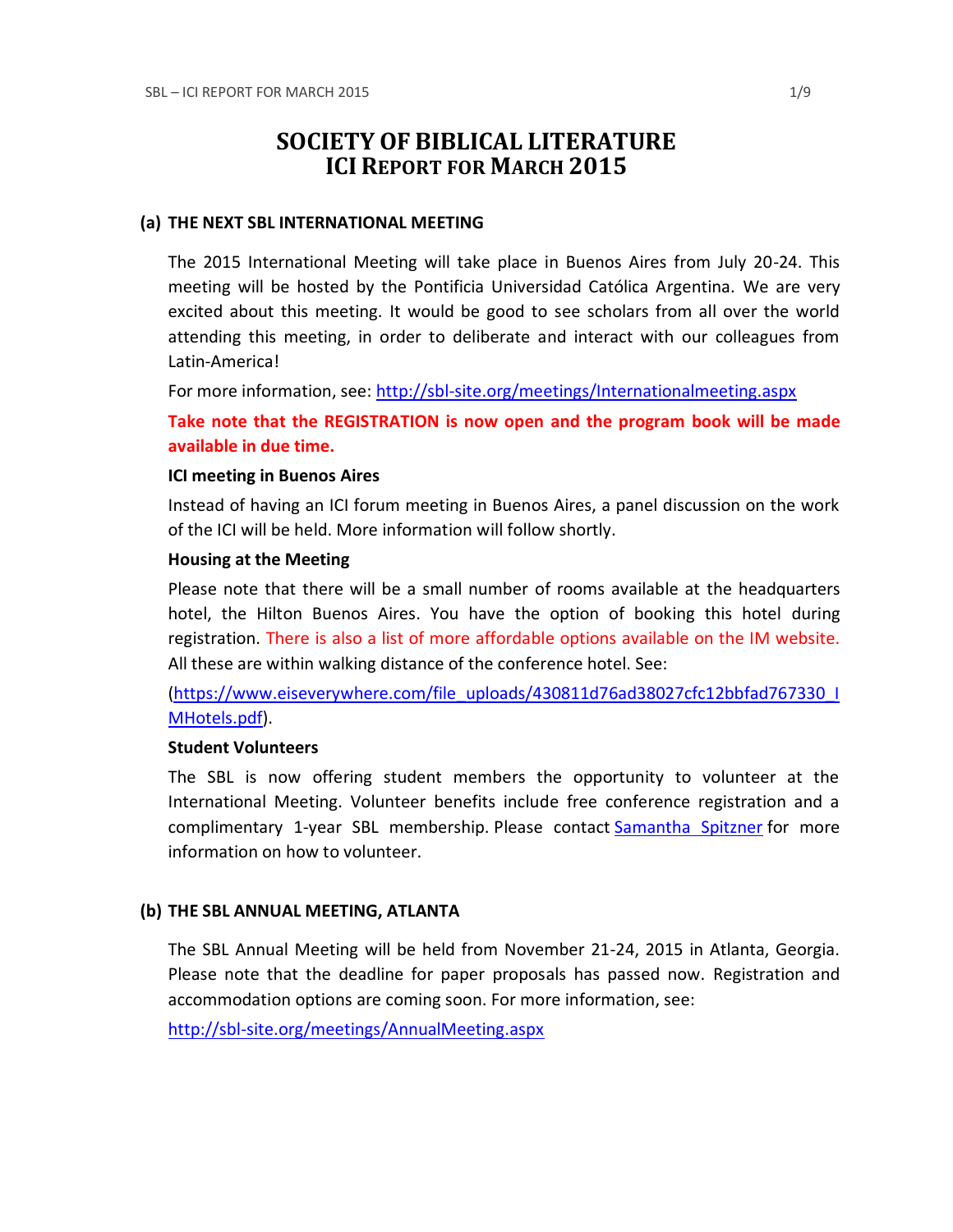### **(c) BIBLICAL SCHOLARS IN FRANCOPHONE COUNTRIES**

We are very glad to announce that a decision was taken at the ICI Executive meeting in San Diego in November 2014 that ICI will provide more support to francophone biblical scholars in terms of the following:

- Encouraging **mentoring** relationships (including preparation of manuscripts for publication) between "experts" and younger scholars in francophone countries. This will be facilitated through the existing mentoring channel which is available on the ICI web page (see [https://www.sbl-site.org/educational/ICITeaching.aspx\)](https://www.sbl-site.org/educational/ICITeaching.aspx).
- Providing links to useful French biblical **scholarly resources** through the monthly ICI newsletter. (This will become a regular entry in our newsletter soon. One useful link which can be made available already is the well-known scholar, Thomas Römer's classes at the College de France (see [http://www.college-de-france.fr/site/thomas](http://www.college-de-france.fr/site/thomas-romer/#course)[romer/#course\)](http://www.college-de-france.fr/site/thomas-romer/#course).
- **•** Including French publications in the ICI book depository. We are in negotiation with some French publishers to get them on board for this initiative. (The same will happen for Spanish scholarship.)

## **(d) PUBLICATION IN [ANCIENT NEAR EAST MONOGRAPHS](http://www.sbl-site.org/publications/Books_ANEmonographs.aspx) (ANEM) / [MONOGRAFIAS SOBRE](http://www.uca.edu.ar/index.php/site/index/en/universidad/facultades/buenos-aires/cs-sociales-politicas-y-de-la-comunicacion/investigacion/cehao/monografias_aco/)  [EL ANTIGUO CERCANO ORIENTE](http://www.uca.edu.ar/index.php/site/index/en/universidad/facultades/buenos-aires/cs-sociales-politicas-y-de-la-comunicacion/investigacion/cehao/monografias_aco/) (MACO)**

ANEM/MACO is a series that was established by the SBL at the request of the International Cooperation Initiative (ICI), and which is co-edited by Ehud Ben Zvi and Roxanna Flammini. The series publishes volumes on the Ancient Near East (including ancient Israel) electronically and makes them freely available for download. (Paperback and hardback versions of the volumes are available too, for a reasonable price.) Any work published in ANEM/MACO is freely available in electronic version to anyone in perpetuity. To view the volumes published in the series, please go to [http://www.sbl](http://www.sbl-site.org/publications/Books_ANEmonographs.aspx)site.org/publications/Books ANEmonographs.aspx

The latest volume in ANEM/MACO is:

### **Historical Linguistics and Biblical Hebrew: Steps Toward an Integrated Approach**

Authored by Robert Rezetko and Ian Young

This book seeks to break fresh ground in research on the history of ancient Hebrew. Building on theoretical and methodological concepts in general historical linguistics and in diachronic linguistic research on various Ancient Near Eastern and Indo-European languages, the authors reflect critically on issues such as the objective of the research,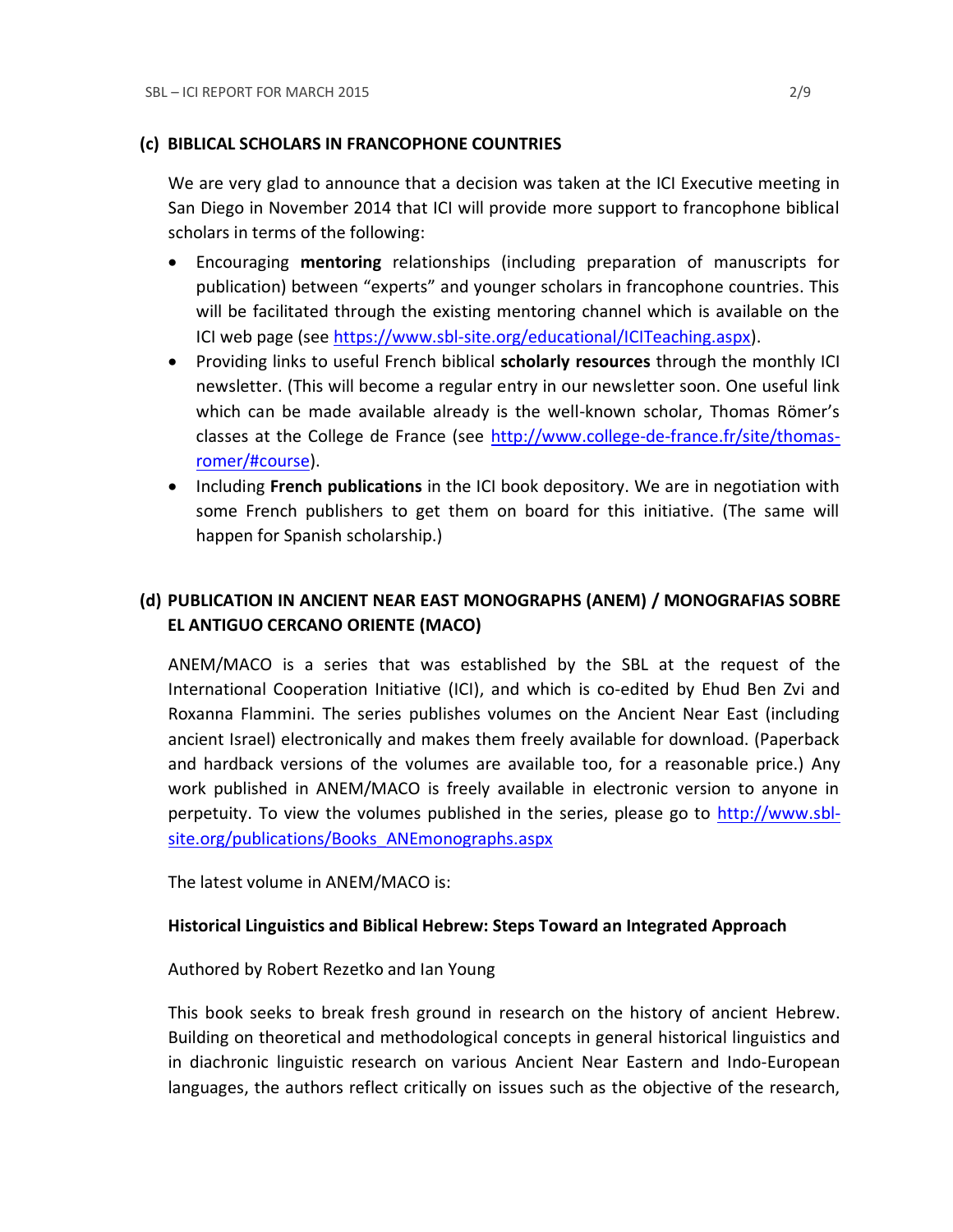the nature of the written sources, and the ideas of variation and periodization. They draw on innovative work on premodern scribally created writings to argue for a similar application of a joint history of texts and history of language approach to ancient Hebrew. The application of cross-textual variable analysis and variationist analysis in various case studies shows that more complete descriptions and evaluations of the distribution of linguistic data advances our understanding of historical developments in ancient Hebrew.

To download the book for free, paste the following link into your browser: [https://www.sbl-site.org/assets/pdfs/pubs/9781628370461\\_OA.pdf](https://www.sbl-site.org/assets/pdfs/pubs/9781628370461_OA.pdf)

### **(e) PUBLICATION IN INTERNATIONAL VOICES IN BIBLICAL STUDIES (IVBS)**

IVBS is a series that was established by the SBL at the request of the International Cooperation Initiative (ICI), and which is co-edited by Monica Melanchthon and Jione Havea. IVBS encourages in particular submissions from scholars in the present seven international regions for which it has editorial boards: Africa, Central and Eastern Europe, Latin America, Middle East-South Asia, Northeast Asia, Pacific, and Southeast Asia. Interregional collaborations are also welcome. IVBS publishes works in English and in any other language for which its editors can find qualified peer reviewers. Any work published in IVBS is freely available to anyone in perpetuity. The series publishes work generally in the area of reception history and criticism. The scope is not limited to any particular biblical text or historical timeframe. The works will mainly be published in English and, wherever possible, also in primary languages of authors. For more information please go to [http://ivbs.sbl-site.org/home.aspx.](http://ivbs.sbl-site.org/home.aspx) If you would consider publishing your work in this series, feel free to contact one of the two general editors, [Monica Melanchthon](mailto:ivbs2010@gmail.com) or [Jione Havea.](mailto:jioneh@nsw.uca.org.au)

The latest volume in IVBS is:

### **Migration and Diaspora: Exegetical Voices of Women in Northeast Asian Countries**

### Edited by Hisako Kinukawa

The third meeting of the Society of Asian Biblical Studies was held at Sabah in June 2012, addressing the theme of Migration and Diaspora. This book contains five essays written by women from Northeast Asian countries for this occasion. Three are on Hebrew Scriptures and two are on the Christian Testament. All writers used a cultural analysis of their own social locations, and literary, historical, and postcolonial criticism as their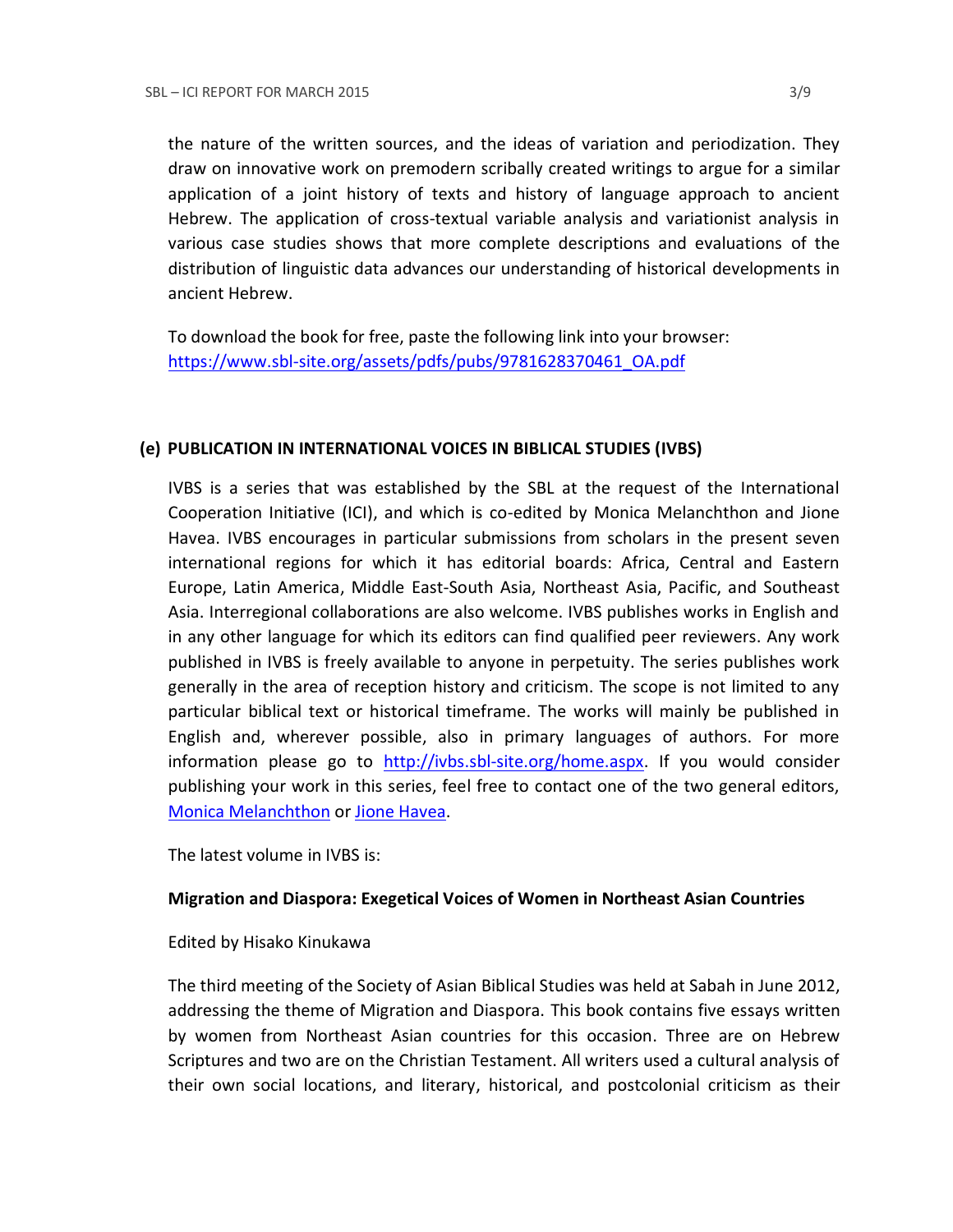methods of reading the texts, even though they may not explicitly mention which criticisms are used.

To download the book for free, paste the following link into your browser: <http://ivbs.sbl-site.org/uploads/IVBS%20PAPERS1.pdf>

## **(f) PUBLICATIONS: ONLINE BOOKS – NEW BOOKS ADDED**

(For the full list, please go to [http://www.sbl-site.org/publications/Books\\_ICIbooks.aspx\)](http://www.sbl-site.org/publications/Books_ICIbooks.aspx)

### **A Latin-Greek Index of the Vulgate New Testament**

Bergren,Theodore A. *A Latin-Greek Index of the Vulgate New Testament*. Resources for Biblical Study, 26. Atlanta: Scholars Press, 1991.

This work provides a tool for easily determining the range of Greek equivalents for a given Latin word. Based on the Greek-Latin index by Alfred Schmoller, Handkonkordanz zum griechischen Neuen Testament, this Latin-Greek index lists, in alphabetical order, each Latin word or phrase in the Vulgate New Testament, followed by that word's full range of Greek equivalents. Page references to Schmoller's Handkonkordanz are provided for each Greek word listed so that its context in the Greek New Testament can be consulted. An appendix contains an index of Latin lexical equivalents characteristic of "African" and "European" Old Latin versions of the New Testament.

### **Aristaenetus, Erotic Letters**

Bing, Peter and Regina Hoschele, translators. *Aristaenetus, Erotic Letters*. Writings from the Greco-Roman World, 32. Atlanta: Society of Biblical Literature, 2014.

The first complete English translation of Aristaenetus in nearly three centuries. Through allusion and adaption of earlier authors, Aristaenetus recounts tales that are the stuff of comedy, erotic poetry, and ancient novel. Here we read of lovers who use every trope of erotic literature to praise their beloveds in over-the-top speeches. Aristaenetus amazes us with tales of paramours hatching complicated schemes to achieve their desires, while wily go-betweens help smooth their way. He presents us with accounts of unfaithful spouses who barely avoid capture in the midst of hair-raising and amusing infidelities. This sixth century collection is perfect for anyone interested in classical and postclassical literature.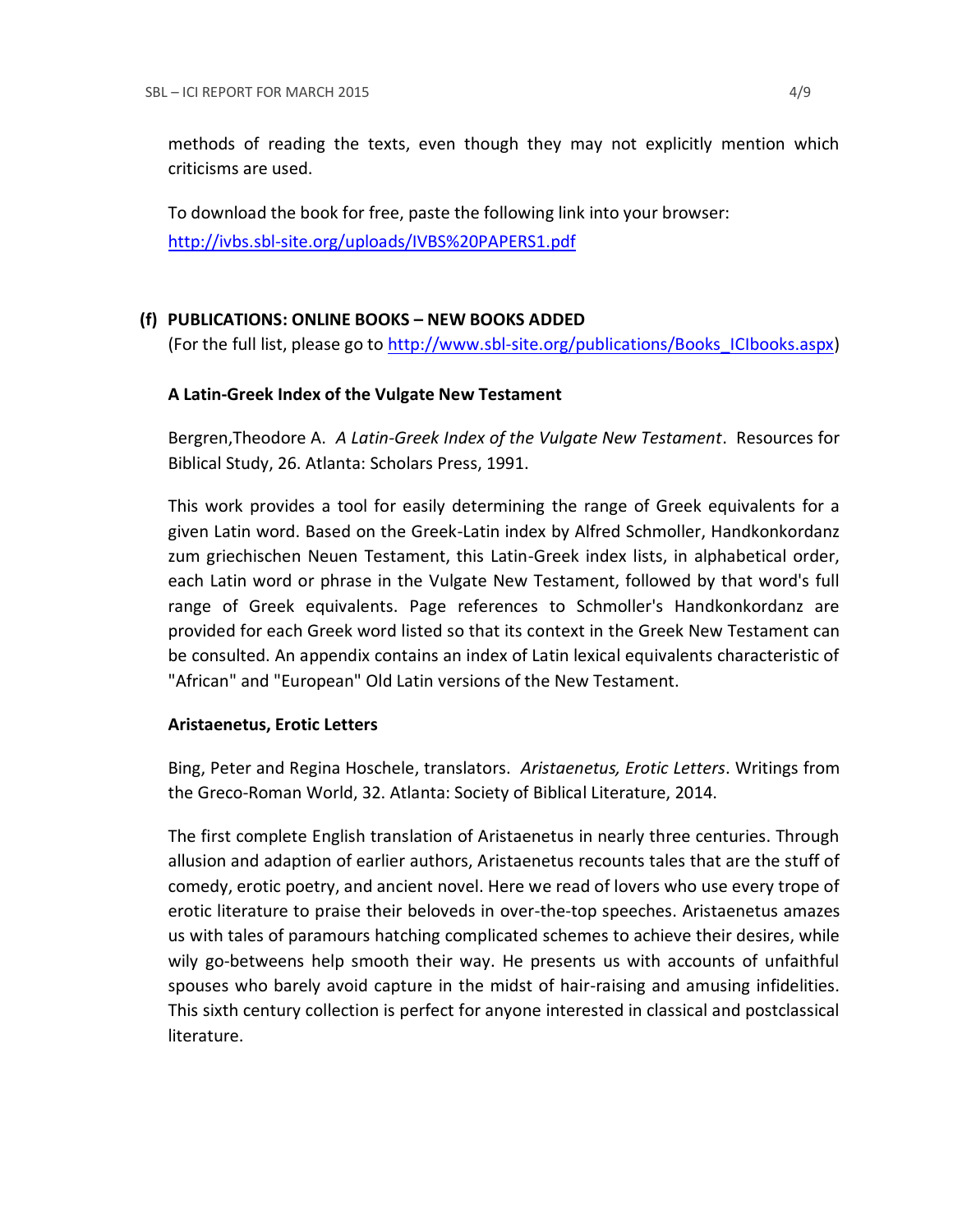#### Features:

- English translation and Greek text on facing pages
- Introduction with history of the text
- Discussion of intertextual connections with Greco-Roman authors

### **Bible, Borders, Belonging(s): Engaging Readings from Oceania**

Havea, Jione, David J. Neville, and Elaine M. Wainwright, eds. *Bible, Borders, Belonging(s): Engaging Readings from Oceania*. Semeia Studies, 75. Atlanta: Society of Biblical Literature, 2014.

In this collection of essays, scholars from Oceania open a new dialog regarding the vast, complex, and slippery nature of the Bible and the fluid meanings of borders and belongings. From belonging in a place, a group, or movement to belongings as material and cultural possessions; from borders of a text, discipline, or thought to borders of nations, communities, or bodies, the authors follow the currents of Oceania to the shores of Asia and beyond. Scholars contributing essays include Jeffrey W. Aernie, Merilyn Clark, Jione Havea, Gregory C. Jenks, Jeanette Mathews, Judith E. McKinlay, Monica Jyotsna Melanchthon, David J. Neville, John Painter, Kathleen P. Rushton, Ruth Sheridan, Nasili Vaka'uta, and Elaine M. Wainwright. Michele A. Connolly, David M. Gunn, and Mark G. Brett provide responses to the essays.

Features:

- Discussion of the impacts of natural disasters and political and ecological upheavals on biblical interpretation and theological reflection
- Fourteen essays on texts in the Hebrew Bible and New Testament
- Three responses to the essays provide a range of views on the topics

### **Neo-Babylonian Trial Records**

Holtz, Shalom E., translator. *Neo-Babylonian Trial Records*. Writings from the Ancient World, 35. Atlanta: Society of Biblical Literature, 2014.

This collection of sixth-century B.C.E. Mesopotamian texts provides a close-up, often dramatic, view of ancient courtroom encounters shedding light on Neo-Babylonian legal culture and daily life. In addition to the legal texts, Holtz provides an introduction to Neo-Babylonian social history, archival records, and legal materials. This is an essential resource for scholars interested in the history of law.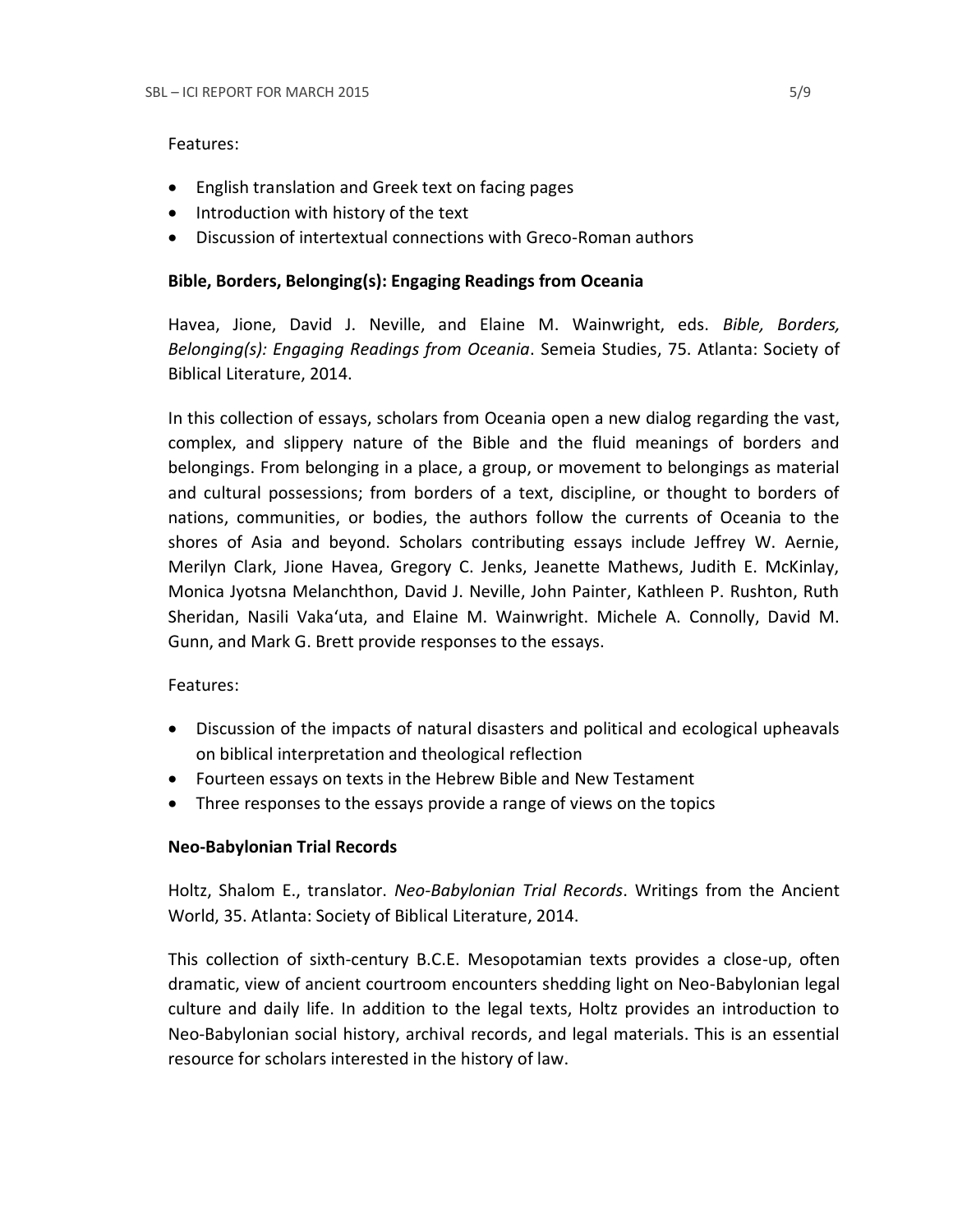### Features

- Fifty new English translations
- Transliterations for use in advanced Akkadian courses
- Background essays perfect for courses dealing with ancient Near Eastern history and law
- Explanatory essays preceding each text and its translation

### **The Bible and Posthumanism**

Koosed, Jennifer L., ed. *The Bible and Posthumanism*. Semeia Studies, 74. Atlanta: Society of Biblical Literature, 2014.

In this collection of essays, scholars place the philosophies and theories of animal studies and posthumanism into conversation with biblical studies. Authors cross and disrupt boundaries and categories through close readings of stories where the human body is invaded, possessed, or driven mad. Articles explore the ethics of the human use of animals and the biblical contributions to the question. Other essays use the image of lions—animals that appear not only in the wild, but also in the Bible, ancient Near Eastern texts, and philosophy—to illustrate the potential these theories present for students of the Bible. Contributors George Aichele, Denise Kimber Buell, Benjamin H. Dunning, Heidi Epstein, Rhiannon Graybill, Jennifer L. Koosed, Eric Daryl Meyer, Stephen D. Moore, Hugh Pyper, Robert Paul Seesengood, Yvonne Sherwood, Ken Stone, and Hannah M. Strømmen present an open invitation for further work in the field of posthumanism.

### Features:

- Coverage of texts that explore the boundaries between animal, human, and divinity
- Discussion of the term posthumanism and how it applies to biblical studies
- Essays engage Derrida, Foucault, Wolfe, Lacan, Žižek, Singer, Haraway, and others

## **Qumran Hebrew: An Overview of Orthography, Phonology, and Morphology**

Reymond, Eric D. *Qumran Hebrew: An Overview of Orthography, Phonology, and Morphology*. Resources for Biblical Study, 76. Atlanta: Society of Biblical Literature, 2014.

In Qumran Hebrew, Reymond examines the orthography, phonology, and morphology of the Dead Sea Scrolls. Short sections treat specific linguistic phenomena and present a synopsis and critique of previous research. Reymond's approach emphasizes problems posed by scribal errors and argues that guttural letters had not all "weakened" but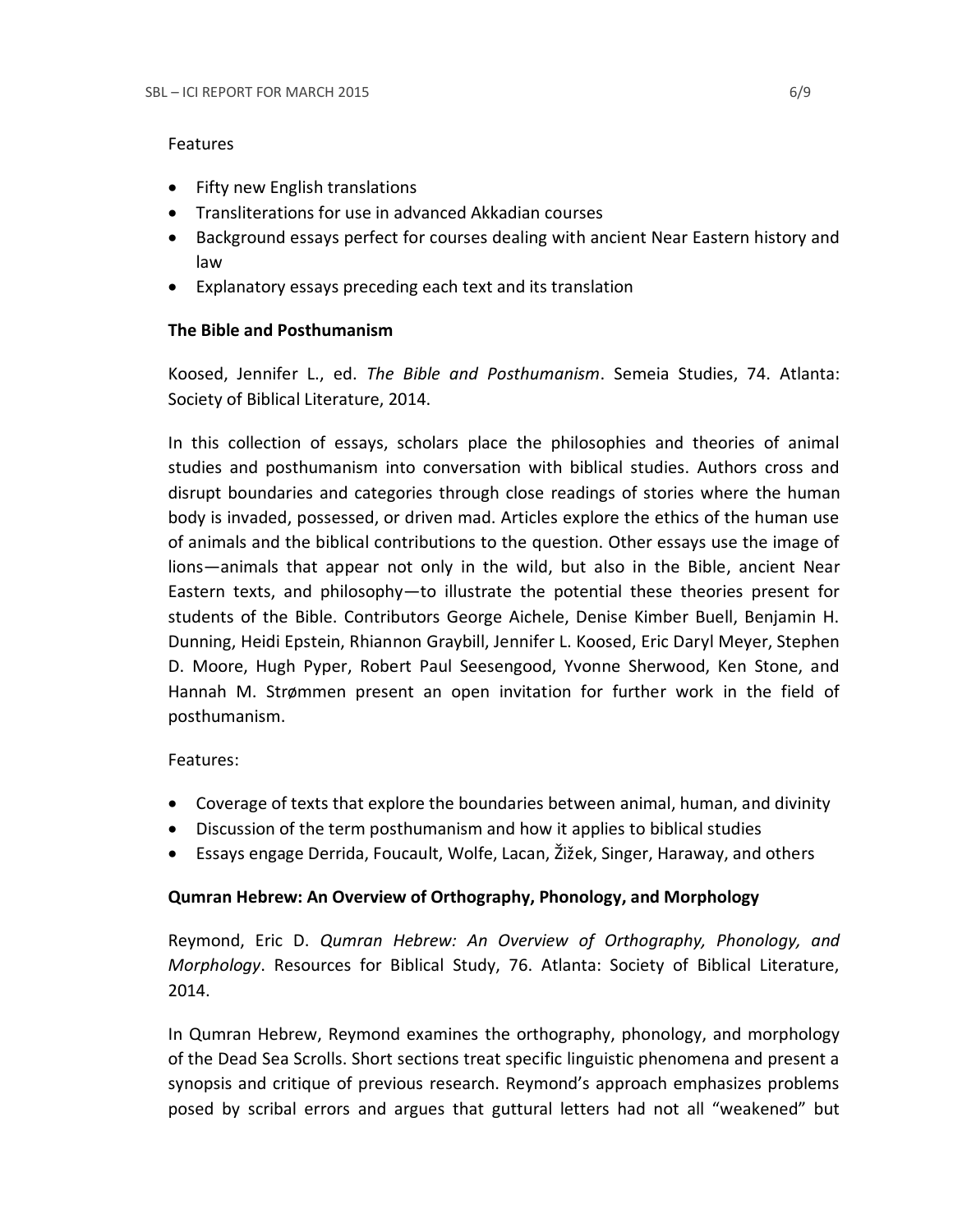instead were "weak" in specific linguistic environments, texts, or dialects. Reymond illustrates that certain phonetic shifts (such as the shift of yodh > aleph and the opposite shift of aleph > yodh) occur in discernible linguistic contexts that suggest this was a real phonetic phenomenon.

Features:

- Summary and critique of previous research
- Discussion of the most recently published scrolls
- Examination of scribal errors, guttural letters, and phonetic shifts

### **(g) SBL MEMBERSHIP IN ICI COUNTRIES**

Please take note that scholars living and working in ICI countries (for a list of these countries, see [http://www.sbl-site.org/assets/pdfs/ICIcountries.pdf\)](http://www.sbl-site.org/assets/pdfs/ICIcountries.pdf) pay a reduced membership fee for SBL. See the membership form accompanying this newsletter which should be used to apply for or renew reduced membership.

### **(h) JOURNAL OF BIBLICAL LITERATURE (JBL) ARCHIVE**

Take note that an archive with JBL articles from volume 122.1 of 2003 through volume 130.1 of 2011 is now available online to people accessing the SBL website from any ICI country. See [http://www.sbl-site.org/publications/ICI\\_JBLarchive.aspx.](http://www.sbl-site.org/publications/ICI_JBLarchive.aspx) All articles in those volumes can be downloaded for free!

### **(i) EVENTS**

The SBL maintains a significant list of events taking place anywhere in the globe. For the full list please go to<http://www.sbl-site.org/meetings/events.aspx>

A selection of events is listed below—mainly those taking place in ICI regions.

Please provide information on conferences in your region, including calls for papers, to Sharon Johnson at [sharon.johnson@sbl-site.org.](mailto:sharon.johnson@sbl-site.org)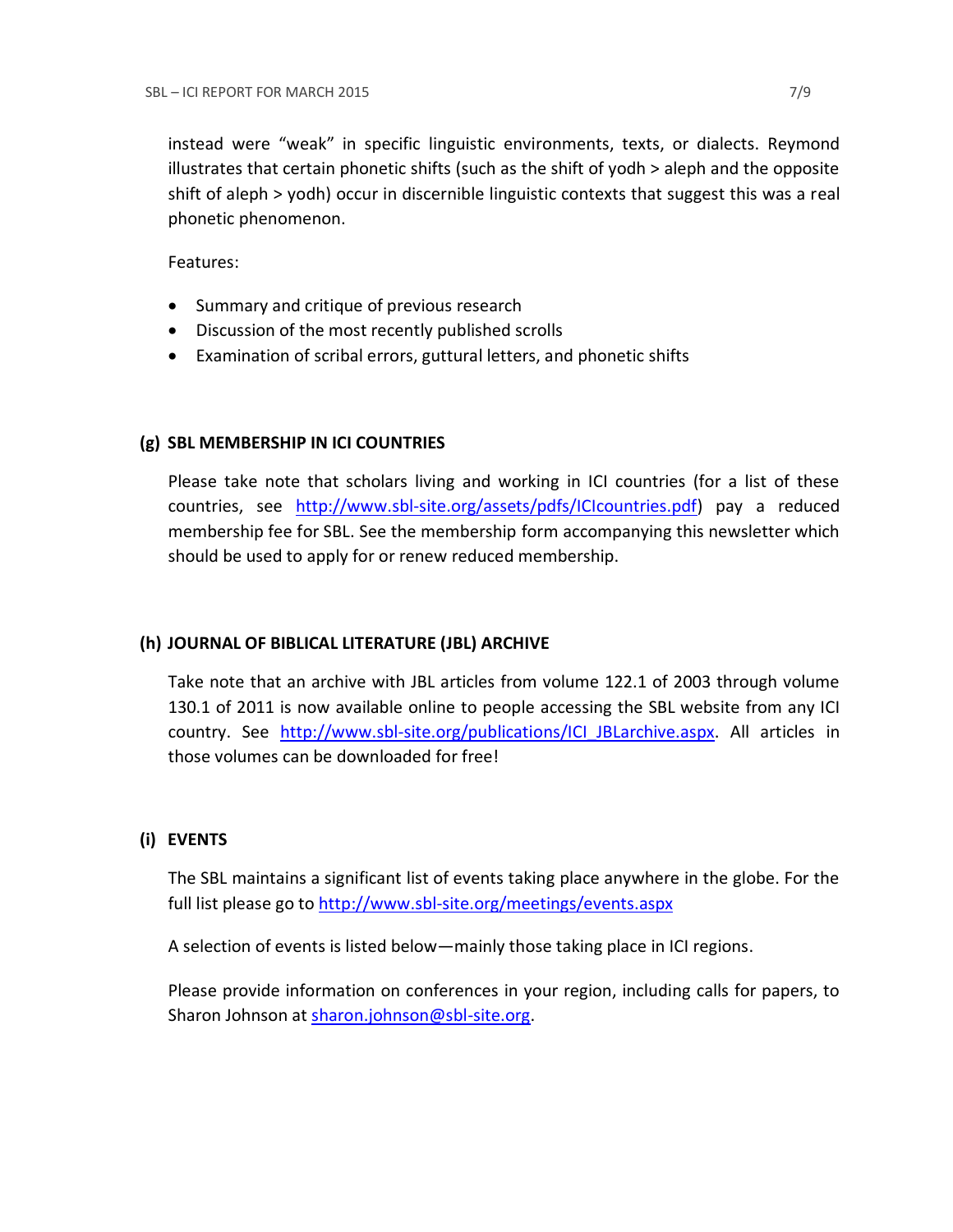#### **May 7-9, 2015**

#### **East-West Theological Forum**

The 4th conference of the East-West Theological Forum will be held on 7-9 May 2015 at Sogang University, Seoul, Korea.

The 2015 conference has been called for on the theme: "Crisis and Hope: The Church in a Changing World". We cordially invite you to our coming conference and to submit papers for EWTF Prize (10,000 US\$) or proposals for parallel session.

For more information, see<http://www.ewtfr.org/>

### **May 21-24, 2015**

## **Holiness: On the Holy, the Holy One, Sanctification and Saints: The Bi-annual Meeting of the Society for the Study of Christian Spirituality**

Saint Augustine College, Johannesburg, South Africa

Announcing its second biannual conference, the Society for the Study of Christian Spirituality (SSCS), in collaboration with the Spirituality Association of South Africa (SPIRASA), warmly welcomes researchers on Spirituality to a meeting at the campus of St. Augustine College in Johannesburg, South Africa. Submissions on any topic of current interest within the field of Spirituality are invited. Particularly welcome are proposals for papers, panels and workshops on topics related to the specific theme of holiness. (See above.)

### **July 12-15, 2015**

### **European Association of Biblical Studies Annual Meeting**

Cordoba, Spain. July 12- July 15. More information is available at<http://www.eabs.net/site/> Information for students is available <http://www.eabs.net/site/student-zone/>

**July 20-24, 2015 2015 SBL International Meeting** Buenos Aires, Argentina [More information](http://www.sbl-site.org/meetings/Internationalmeeting.aspx)

## **September 11-13, 2015**

### **Oceania Biblical Studies Association**

Conference will be held at Piula Theological College, Upolu, Samoa, in the beautiful South Pacific.

Email the Secretary for OBSA: [Nasili Vaka'uta](mailto:%20OBSAMail@gmail.com) for more information.